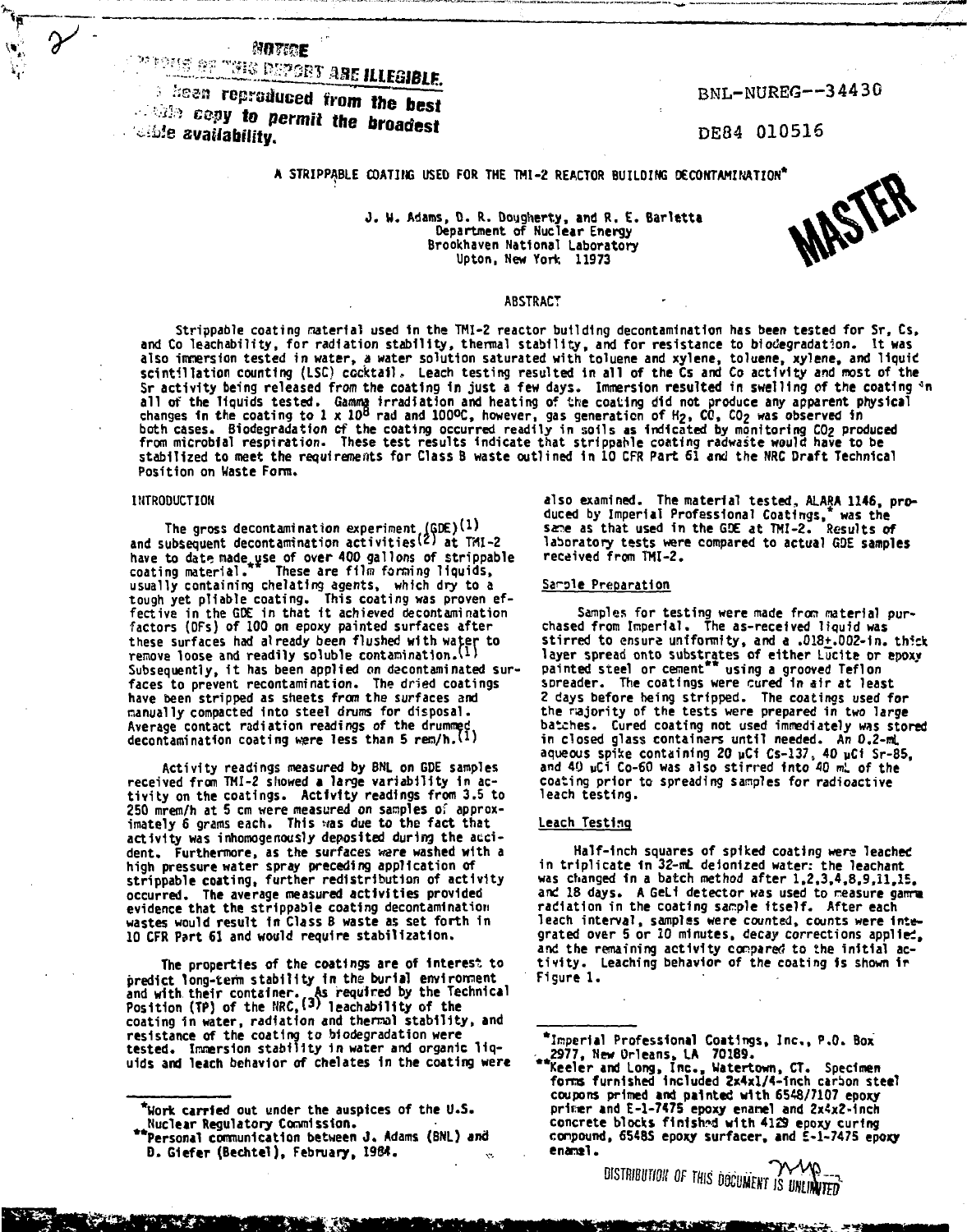**Figure 1 shows that Cs and Co leached readily in water (>9W In less than 1 day). The Sr activity** leached more slowly, however a major portion (>60%) **of the Sr activity was removed in two weeks. The radionuclidc leaching of the coating measures the com-bined result of at least two effects: (i ) the effect of the chelating agents in the coating and, (1i) the properties of the coating material Itself. Chelating agents tend to soiubilize metal ions and would be expected to enhance leacnability, whereas radionuclides •ore strongly bound to the coating material might leach less readily. One nay then speculate then that Co is in a chela ted form in the set coating whereas Sr nay be bound preferentially to the coating material. Cs may or may not be cduplexed by the chelate since i t Is very soluble in water in virtually all of its chenical compounds. Standard analyses for chelates in nonradioactive aqueous leachates were performed. Results were • less than 0.1J by weight allowable under 10 CFR Section 20.311b.**





# **Immersion Testing**

**One-inch square samples were suspended in five liquids which might be found in a shallow land burial enviroment: liquid scintillation cocktail (ISC), de-ionized water (DIU), xylene, toluene, and OIW saturated with xylene and toluene. Average percent weight gains Of four samples were calculated after 1,2,6,8,9, 13,17, and 34 days of Immersion. Samples were removed from the liquid and lightly blotted before weighing. After 34 days, the samples were allowed to dry in air. Percent weight losses at 1.2.3,4, and 7 days after re**moval from the liquid were determined. Sample dimensions were measured following the innersion phase and

**again following the drying phase. The Inversion liquids were also evaporated and the residues weighed. Data for immersion testing are shown In Table ! .**

#### **Table I**

#### **Immersion and Drying Data for** ALARA 1146 Strippable Coating

|                                          |                       | Immersion Phasea      | Drying Phase <sup>b</sup> |                                              |  |
|------------------------------------------|-----------------------|-----------------------|---------------------------|----------------------------------------------|--|
| . .<br>Liquid                            | Weight<br>Gain<br>(%) | Volume<br>Gain<br>(2) | Weight<br>Loss<br>(2)     | <b>Residue</b><br>Weight <sup>c</sup><br>(X) |  |
| Water<br>Water Saturated<br>with toluene | 23                    | -53                   | 6.2                       | 4.9                                          |  |
| and xylene                               | 37                    | 71                    | 15                        | 5.7                                          |  |
| Toluene                                  | 72                    | 146                   | 19                        | ون                                           |  |
| Xylane                                   | 56                    | 113                   | 19                        | 29                                           |  |
| LSC Cocktail<br>¥                        | 530                   |                       |                           |                                              |  |

**<sup>a</sup>After 34 days immersion.**

**<sup>b</sup>After 7 days drying 1n air.**

**CThe leach liquids of each type were combined and evaporated so the value listed is the average for the evaporated so the value listed 1s the average for the four samples in each liquid (expressed as % of initial sample weight).**

**Each liquid tested caused the coating material to swell and absorb liquid. A dry residue remaining fror the DIH and organic saturated DIW inversion liquids suggested dissolution of part of the coating,, The residue fron toluene and xylene was a viscous oil . This oily residue weighed nore than could be accounted for by the weight loss from the coating. This may sucgest a possible reaction with some part of the coating. Samples immersed in LSC swelled to approximately twice their initia l size, and weight gains were difficult to reasure. This swelling resulted in such a loss of mechanical strength that samples dropped off their suspending wires when removed fron the liquid.**

## **Radiation Testing**

**Pyrex breakseal tubes, containing either 0.5 or 5.0 grams of coating material, were sealed both in** ambient atmosphere and under vacuum. Samples were<br>irradiated to total gamma doses of up to 1x10<sup>9</sup> rad in the Co-60 irradiation facility at BNL. A plot of gas<br>pressure generated versus irradiation dose is shown in<br>Figure 2. At total doses less than 10<sup>8</sup> rad, oxygen **depletion by reaction with the coating caused the sloae of the line to be negative. At doses above 10<sup>s</sup> , radiolytic gas generation became dominant. A G value of 1.3 was calculated from the data fron 0.5-g samples. Hydrogen was the primary radioiysis product, along with snailer amounts of COj, CO and traces of hydrocarbons s including nethane, ethane, propane, butane, plus others. Higher exposures caused the raterial to become stiff and tough, and blistering of the surface was observed in sone cases.**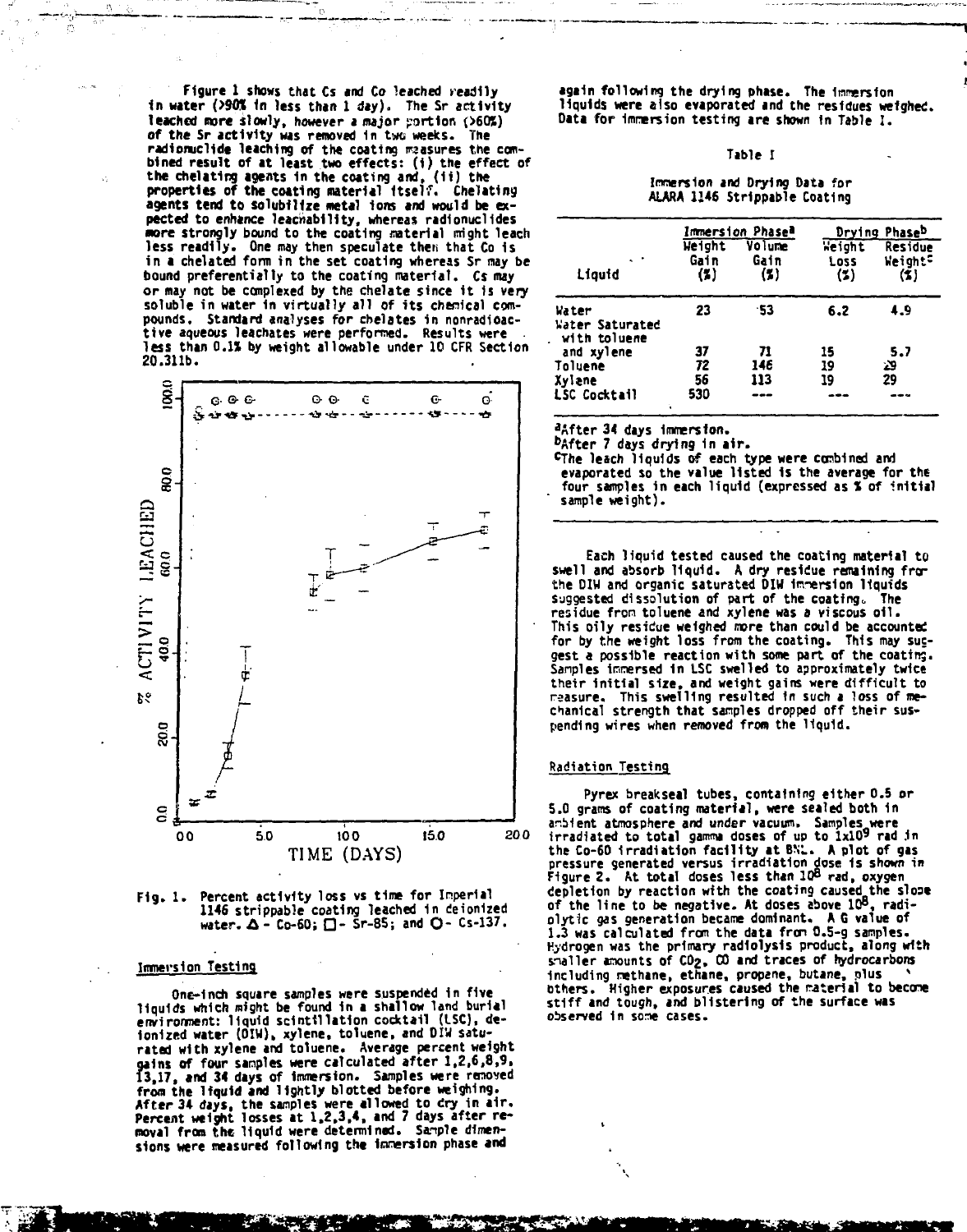

Fig. 2. Plot of ga. generation vs Co-60 gamma dose for ALARA 1146 strippable coating. Three sample configurations were used in 20 cm<sup>3</sup> sealed tubes: $\square$ - 0.5-g coating in air;  $\triangle$ - 5.0-g coating in air; and  $O - 5.0 - g$  coating in vacuum.

#### Thermal Testing

The effect of heat on the coating was tested by subjecting I inch squares (0.5 g) to temperatures of 100 and 2000C for 24 h. The coating pieces were sealed in Pyrex breakseal tubes in air atmosphere. Another set of samples was heated in open test tubes. Coating material heated in open tubes darkened with<br>increasing temperature. Very little discoloration was evident in samples heated in sealed tubes. Mass spectroscopic analyses of the atmospheres in the sealed tubes after heating are shown in Table II. Oxygen was depleted from the air over these samples and CO2. H<sub>2</sub>, and CO were generated. Analyses of control<br>specimens also showed that the coating apparently spectrum as a common the stated CO<sub>2</sub>, CO and a small<br>amount of H<sub>2</sub> spontaneously at room temperature.<br>Pyrolysis at higher temperatures produced various additional decomposition products. Flame spread behavior,<br>tested according to ASTM E84-77 (Surface Burning Characteristics of Building Materials), has been determined to document compliance of Alara 1146<br>to NRC Draft Regulatory Guide 1.120.(4)

Table II

Gas Analysis From the Thermal Testing of ALARA 1146 Strippable Coating

|                   |    |                                                                                       | Gas (% by Volume)           |  |     |                                 |
|-------------------|----|---------------------------------------------------------------------------------------|-----------------------------|--|-----|---------------------------------|
| Temp.<br>(OC)     | N2 | 02 CO2 H2O H2 CO                                                                      |                             |  |     | CH <sup>2</sup> Total           |
| 240<br>100<br>200 |    | 72.5 11.8 10.8<br>$37.3$ 1.4 21.7 36.6 0.9 - 2.0<br>$11.3 \t0.5 \t74.5 \t- 6.9 \t4.3$ | $\rightarrow - - - 0.2 3.7$ |  | 2.8 | $--- 100.0$<br>-99.9<br>- 100.3 |

aThe hydrocarbons detected included methane plus higher alkanes and benzene. Alcohols were also detected.

bRoom temperature control. This specimen had been in a breakseal tube for seven weeks pior to analysis.

#### Biodegradation Testing

Two methods were used to determine biodegradability of the 1146 coating. First, in keeping with the TP<br>on Waste Form, (3) ASTM G21 (Determining Resistance of Synthetic Polymer Materials to Fungi) and G22 (Determining Resistance of Plastics to Bacteria) were performed. In these tests, an ideal environment of moisture, temperature, and nutrient minerals is provided to evaluate the ability of microbes to utilize the coating<br>as a food source. The tests were run on 1-inch square samples of the coating. G21 showed no growth for fungt,<br>whereas G22 was positive for bacterial growth on the samples.

A biodegradation test which measured CO2 production from microbial respiration was also performed. Approximately 12 grams of coating were buried in 100 g<br>of moist soil (the moisture content was adjusted to make the soil wet but still porous and not muddy) from either the Barnwell or Hanford shallow land burial site. Two samples in each soil were tested, as were<br>controls of 100-g moist Barnwell and Hanford soil with no coating, and I2-g coating plus 15-mL water with no soil. Special flasks and the procedure described by<br>Bartha and Pramer<sup>(5)</sup> were used to determine total CO<sub>2</sub> present in the soil/coating mix. The net CO<sub>2</sub> produced (subtracting CO<sub>2</sub> generated in soil only<br>controls) was indicative of biodegradation.

Biodegradative CO<sub>2</sub> gas evolution results for<br>220 days are shown in Table III. The rates of CO<sub>2</sub> generation from all four samples are essentially equal from about days 60-220 except Sample B1, which tailed off after 120 days. Biodegradation was consistently greater in Hanford soil than either of the Barnwell samples. Relative differences in CO<sub>2</sub> evolution may have been caused by differences in the way the coating<br>samples were mixed with the soils, i.e., overlapping coating pieces. The coating samples were removed from the solis on day 220. Net CO<sub>2</sub> production decreased<br>significantly but did not immediately return to background. This was thought to be due to a small amount of adhered or solubilized coating remaining in the sot1.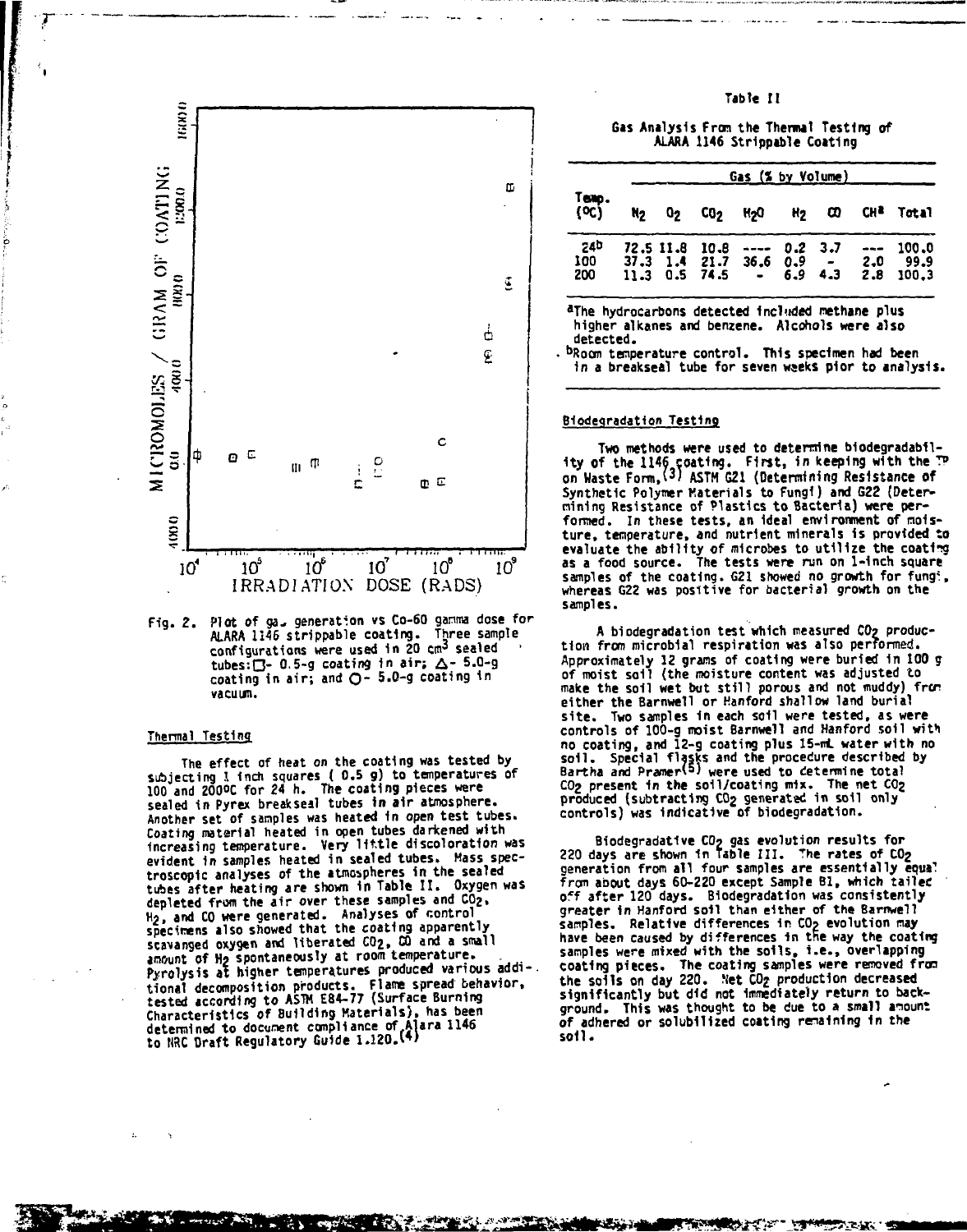#### Table III

**Scoping Test Results on the Biodegradation of ALARA 1146 Strippable Coating 1n Soils From the Barnwell, SC, and Hanford, HA, Shallow Land Burial Sites**

| Sample          | Initial<br>Height<br>$V_0$ (g) | <b>Biogenically</b><br>Generated<br>$CO2$ (mg) | Carbon<br>Loss<br>(%)* | Weight<br>Loss<br>(%) <sup>b</sup> |
|-----------------|--------------------------------|------------------------------------------------|------------------------|------------------------------------|
| 81 d            | 12.11                          | 875.5                                          | 3.77                   | 4.87                               |
| 82 <sup>d</sup> | $11.97$ .                      | 961.0                                          | 4.19                   | 7.69                               |
| нте             | 11.24                          | 1094.5                                         | 5.08                   | 8.27                               |
| H2C             | 11.24                          | 1189.5                                         | 5.52                   | 6.76                               |
| Control         | 11.74                          | ni)                                            | ----                   | $-3.75c$                           |

**•From the biogenically generated CO2 data and the measured 52.3" C content of the coating used in these tests.**

**<sup>D</sup>Percent biodegradation from the initial and final weight following 220 days of biodegradation in soil at 20-24°C.**

**c The sample did not detectably biodegrade in the absence of soil. The weight Increase should not be due to retained water since all samples were dried both before and after the tests 1n the same environment. °Barnwell soil.**

# **<sup>e</sup>Hanford soil.**

#### Testing of the Strippable Coating from TMI-2

**The Alara 1146 samples sent to BNL from the GDE at TMI consisted of five pieces individually packaged in numbered plastic bags. A sunnary of data on the coating pieces is listed in Table IV.**

#### **Table IV**

**Strippable Coating Samples From the TMI-2 Reactor Building Gross Decontamination Testing (The bag numbers were on the plastic bags containing the individual coating samples as received)**

| Bag<br>No.                            | Sample<br>Weight<br>(g)                       | <b>Sample</b><br>Width<br>(m)   | Sample<br>Lenath<br>(m)              | <b>Activity</b><br>at 5 cm<br>(mrem/h) |
|---------------------------------------|-----------------------------------------------|---------------------------------|--------------------------------------|----------------------------------------|
| 50<br>51<br>52<br>162<br>163<br>Total | 7.77<br>6.95<br>4.50<br>5.94<br>4.13<br>29.29 | 9.0<br>9.0<br>9.8<br>8.5<br>8.5 | 17.5<br>19.0<br>15.2<br>16.5<br>11.5 | 3.5<br>230<br>150<br>250<br>4.0        |

**A TMI coating sample from bag 162 was leached 1n OIW for 43 days and then the leachate and leached** coating residue were sent to EAL Corp," a commercial<br>analysis laboratory, for analysis for Sr and Pu con-<br>tent. Leachates (70 mL) were changed daily, except for<br>weekends, for three weeks, then weekly for three more **weeks. Each leachate volume was counted for activity 1n a gamma spectroneter. No ganna emitters other than Cs-134, 137 and the Ba-137m daughter were unambiguously detected In the leachate. 'No Cs or other ganra emitters remained In the leached coating samples after the**

**EAL Corporation, Richmond, CA.**

**6-week period. Table V lists the data on the activi-ties of Cs-134, 137, Sr-90. and Pu-239, 240 from the leachate and residue of the TMI coating sample from bag** 162.

#### **Table** V

# **Activity Distribution\* Between Leachate and Coating for a Sample Coat1ng<sup>b</sup> From the V.'.l-Z Gross Decontamination Experiment**

| Radio-<br>nuclide | Activity<br>in.<br>Leachate | Activity<br>Remaining<br>In Leached<br>Coating | Specific<br>Activity<br>in Sample <sup>c</sup><br>(uCi/g) | <b>Volumetric</b><br>Activity<br>in Sample<br>(uCi/cm <sup>3</sup> ) |
|-------------------|-----------------------------|------------------------------------------------|-----------------------------------------------------------|----------------------------------------------------------------------|
| $Cs-134$          | 4.3                         | ni1                                            | 0.73                                                      | 0.91                                                                 |
| $Cs-137$          | 52.0                        | nt1                                            | 8.7                                                       | 10.B                                                                 |
| $Sr-90$           | 1.23                        | 1.05                                           | 0.38                                                      | 0.47                                                                 |
| Pu-239.<br>Pu-240 | 0.006e                      | 0.02e                                          | 0.004f                                                    | 0.0059                                                               |

**•The Cs-134,137 activities were determined by g spectroscopy at BNL. The Sr and Pu activities were determined by EAL Corp. Richmond, CA. b The sample came from bag 162 as listed In Table 4.5.** The coating is ALARA 1146 Decon, product of Imperial<br>Professional Coatings Corp., New Orleans, LA.<br>Clotal activity divided by the sample weight of 5.94 g.<br>dSpecific activity in units of uCi/g multiplied by **the density of the set coating in g/cm<sup>3</sup> . The density used Is 1.24 g/cm<sup>3</sup> . ^Activity for Pu-239,240 expressed in nCI. Specific activity for Pu-239,240 expressed 1n nC1/g. 9Volunetric activity for Pu-239,240 expressed 1n nCi/cra3. t**

**Barthe-Pramer biodegradation of TMI strippable coating samples in Hanford and Barnwell backfill soils** was conducted. The sample size in these tests was<br>reduced to 10 cm<sup>2</sup> (approximately 0.4 grams) in 100<br>grams of soil. This was done to assure uniform conta<del>ct</del> **of soil with the sample surfaces in each flask. As in ths previously described test, controls of soil only and coating only were simultaneously nonitored for CO2 generation. Table VI summarizes the data for the biodegradation experiment, including weight losses that occurred during the 208 days of the test. Biodegrada-tion measured by weight loss falls in the range of expected biodegradation based on COj measurements.**

#### Table VI

#### **Biodegradation Test Results for Strippable Coating Samples From the TMI-2 Reactor Building Gross Decontami nation Experiment**

| Sample       | Initial<br>Weight<br>(g) | <b>Biogenically</b><br>Generated<br>ೲ<br>(mq) | Carbon<br><b>Loss</b><br>(7)4 | Weight<br>Loss<br>(Z)D |
|--------------|--------------------------|-----------------------------------------------|-------------------------------|------------------------|
| н<br>Control | 0.544<br>0.554<br>0.554  | 48.62<br>94.86<br>None                        | 4.65<br>8.92<br>o             | 3.31<br>8.84<br>1.44   |

**'Fron the biogenically generated CO2 dat\* and the rsasured 52.3S C content of the coating. <sup>D</sup>Percent biodegradation from the initial and final weights following 208 days of biodegrada-tion 1n soil at 20-24°C.**